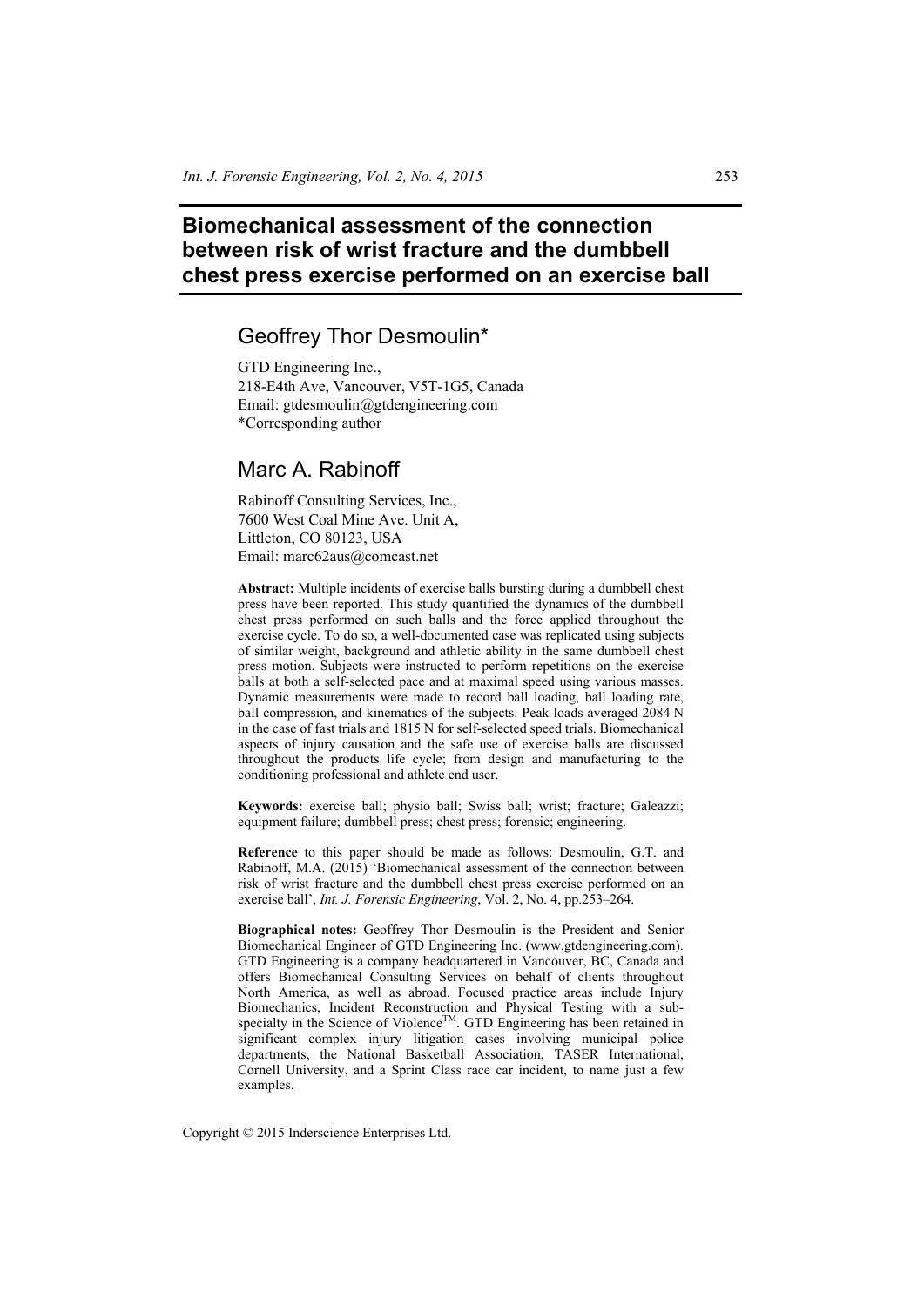Marc A. Rabinoff is Professor Emeritus, Human Performance, and Sport at Metropolitan State University of Denver. He has taught human movement related classes for 42 years and taught and directed a program he developed in 1995 called "Sport Industry Operations". He has served MSUD as Department Chair in the Human Performance and Sport Department, Associate Dean, School of Professional Studies, and Men's<sup>5</sup> Athletic Director over his 35 year career at MSUD. He is also president, Rabinoff Consulting Services, Inc. of Littleton, Colorado, a Sport and Fitness/Leisure Operations and Risk Management Company.

### **1 Introduction**

Exercise balls are an important tool for rehabilitation and conditioning. Their popularity comes from their unstable support that requires the athlete to engage antagonistic muscles in order to increase joint stiffness and therefore joint stability to assist balance (Lander et al., 1985; Lehman et al., 2005a; Lehman et al., 2005b; Lehman et al., 2006; Marshall and Murphy, 2005; Marshall and Murphy, 2006). However, the benefits of exercise balls are accompanied by the risk of failure of the equipment. Under certain conditions, elastomer objects are susceptible to leaks and in some circumstances, bursts. These failures can have catastrophic results on an unsuspecting athlete (Consumer Product Safety Commission, 2009; James, 2010).

Ball exercises in which the athlete is required to lift or hold added mass are especially dangerous. Such exercises include dumbbell chest presses performed using exercise ball for support instead of a regular bench. This risk was recently brought to the general public's attention when it was revealed that a high-profile professional basketball player, Francisco Garcia (National Basketball Association), suffered a wrist fracture when the exercise ball he was using suddenly deflated (James, 2010). The athlete fell to the ground with heavy dumbbells (40.8 kg each) in hand. The fall, coupled with the mass of the dumbbells, caused dislocations of the radio-ulnar joint at the wrist as well as a fracture of the radius bone, an injury medically termed a Galeazzi fracture (Hinshelwood and Caro, 2009). Witness accounts described the accident as the exercise ball catastrophically bursting as the athlete was in the middle of the "pressing" phase of a repetition. However, the manufacturer maintained that their products can only fail in a slow leak deflation manner.

Other cases of catastrophic failure leading to sudden deflation and subsequent injury have been reported (Arritola v. Ledraplastic SpA et al., 2009; Carino v. Ledraplastic SpA et al., 2006; Carter v. Ledraplastic SpA et al., 2002; Ernst v. Ledraplastic SpA et al., 2012; Fricke v. Ledraplastic SpA et al., 2010; Handy v. EXCL Spa & Fitness et al., 2013; Wheeler v. Ledraplastic SpA et al., 2002). Amongst them is another high level basketball player (National Collegiate Athletic Association) who reportedly suffered a wrist fracture performing a chest press exercise on an exercise ball when it suddenly deflated (Brockway, 2008; College Basketball Injury Report, 2008). Recognising the costs associated with injury litigation, it is likely that many other unreported incidents have occurred without leading to court proceedings. However, considering the number of reported occurrences, it remains surprising that the link between the chest press exercise and risk of wrist fracture has not been formally investigated.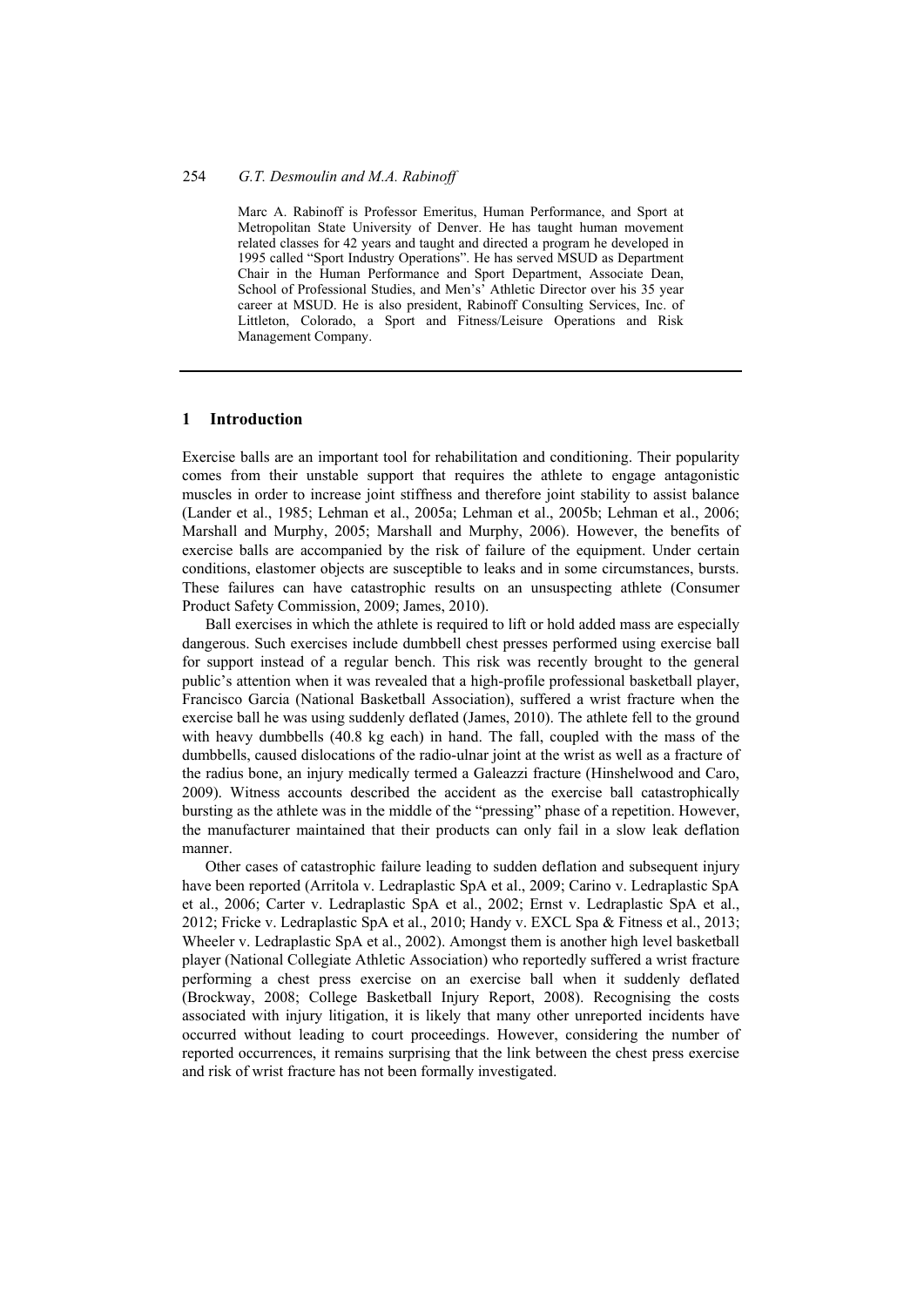For this reason, it is important to examine the dynamics of the exercise, its effects on the ball, and the conditions in which the balls are being utilised (Safe-Wise Consulting, 2012). To do so, athletes were asked to perform dumbbell chest presses on exercise balls under controlled conditions as to reconstruct the documented incidents. The movement was then broken down into quantifiable events and different conditions were examined. The data was also probed to identify conditions that increase risk of wrist injury and mitigating factors for injury prevention.

## **2 Methods**

In order to reproduce the dynamics of the reported incidents, three surrogate male basketball players (height: 193.1–197 cm; weight: 988.8–1124.2 N (222.2–252.7 lbs); age: 21-24 yrs.) were recruited for this study. The subjects were selected from high-level basketball programs (NCAA and CIS) for their basketball skill level and conditioning regime. Each subject provided informed consent prior to performing the study.

Participants were asked to perform a dumbbell chest press with their feet on the ground and upper back resting on an exercise ball. For safety, participants were fitted with a fall arrest harness and helmet (Vertex Best Helmet, PETZL, France) in order to prevent injury in the case of failure of the exercise ball (Figure 1). Brand new exercise balls (Gymnic Plus, Ledraplastic, Italy), the same used in the Garcia incident, were inflated to specific diameters (70 and 75 cm) and used for the tests. Measurements taken during each trial included contact force of the ball against the floor, and kinematics of the subject.

A 12 camera passive marker motion capture system (Eagle, Motion Analysis Corp., Santa Rosa, CA) was used to measure kinematics using a modified Helen Hayes marker set (Collins et al., 2009) in order to extract wrist and elbow position and angle. Ball compression was also extrapolated. The calibrated volume was 5 m long x 3.5 m wide x 2.5 m high. Cortex 3.1 software was used to collect the data at 120Hz. This kinematic data was processed using a 6 hz low-pass Butterworth filter.

Forces were measured at 1200 Hz using an AMTI force plate (Model OR 6-7, Watertown, MA) embedded in the floor surface. The exercise ball was positioned as to only be in contact with the force plate. Force data was collected and synchronised with kinematic data via analog channel connections and the master camera clocking for the National Instruments data acquisition system (NI USB-6259, Austin, TX) interfaced with the Cortex software. For thoroughness, trials were also filmed using a Sony Handycam (CX760, Tokyo, Japan) digital camera.

A warm-up trial was performed with each participant executing four to ten repetitions with two 27.2 kg dumbbells. After resting for a minimum of two minutes the participants were then instructed to perform two repetitions at a self-selected pace and two repetitions at maximal speed. With assistance, masses were then exchanged for either 31.8 kg or 36.3 kg dumbbells. A total of four repetitions were recorded before increasing the dumbbell mass to 40.8 kg. This sequence was randomly performed with both the 70 and 75 cm exercise ball in order to investigate the effects of underinflation.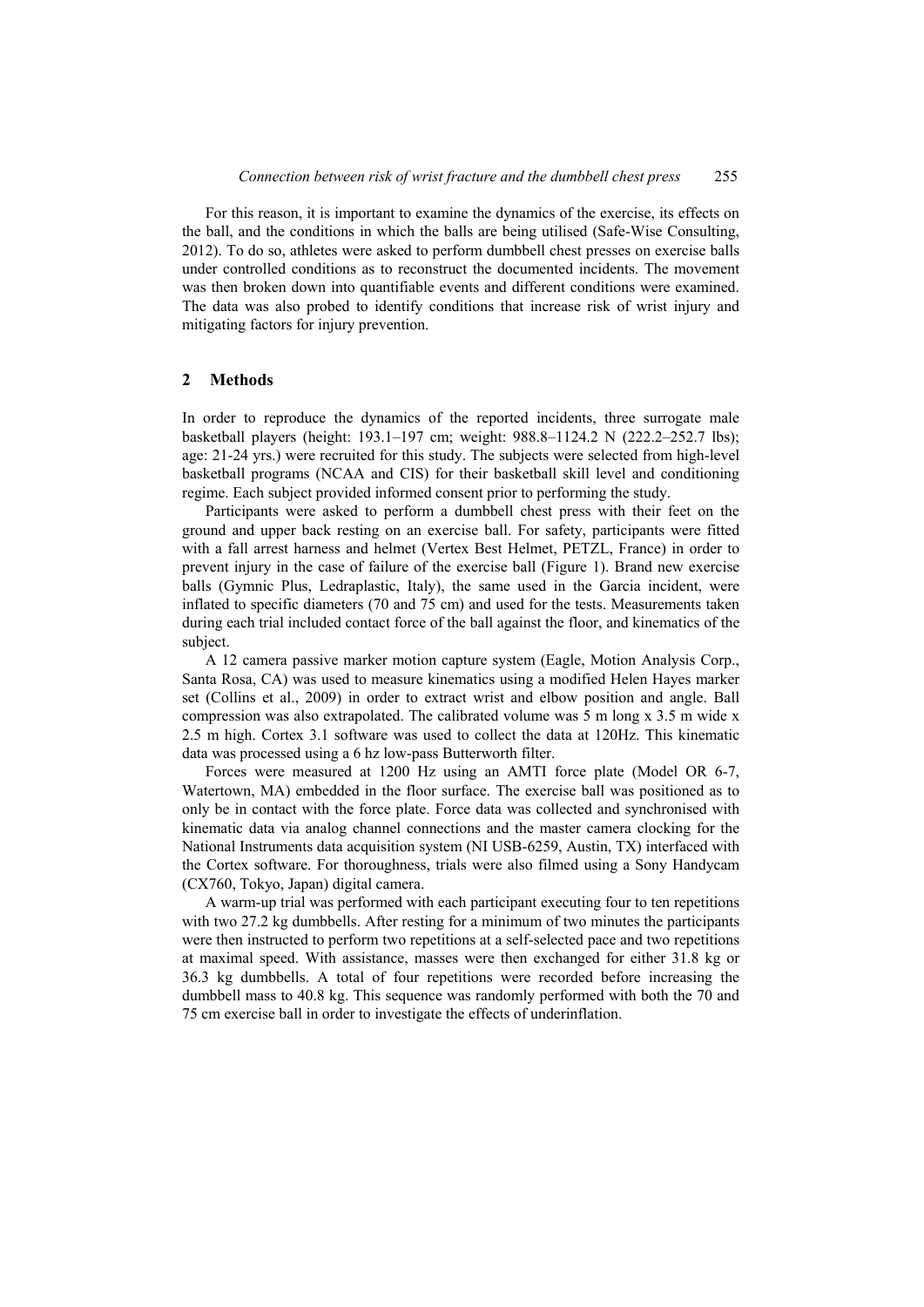**Figure 1** Instrumented and harnessed subject (elbow marker hidden)



Truncating the data files was necessary to normalise a chest press repetition; a single cycle was determined by identifying the highest height of the wrist at the start point and the highest height of the wrist when finishing.

Kinematic and kinetic data were grouped according to condition, normalised to the chest press cycle  $(0-100%)$  and averaged over the cycle domain. Meaning that a minimum of three data points exist for every percentage point over the cycle of each condition, depending on the conditions. This allowed a standard error to be applied to each percentage point across the cycle. Statistical analysis consisted of two-tailed t-tests of data during key points of the cycle.

#### **3 Results**

To qualitatively describe the quantitative kinematics found during the exercise, the movement cycle can be broken down into four key events. Event #1 consists in the subject holding the dumbbells with elbows extended and the mass immobile vertically above the shoulders. Event #2 occurs when the elbows initially flex and shoulders horizontally extend, allowing the dumbbells to be lowered down in a short moment of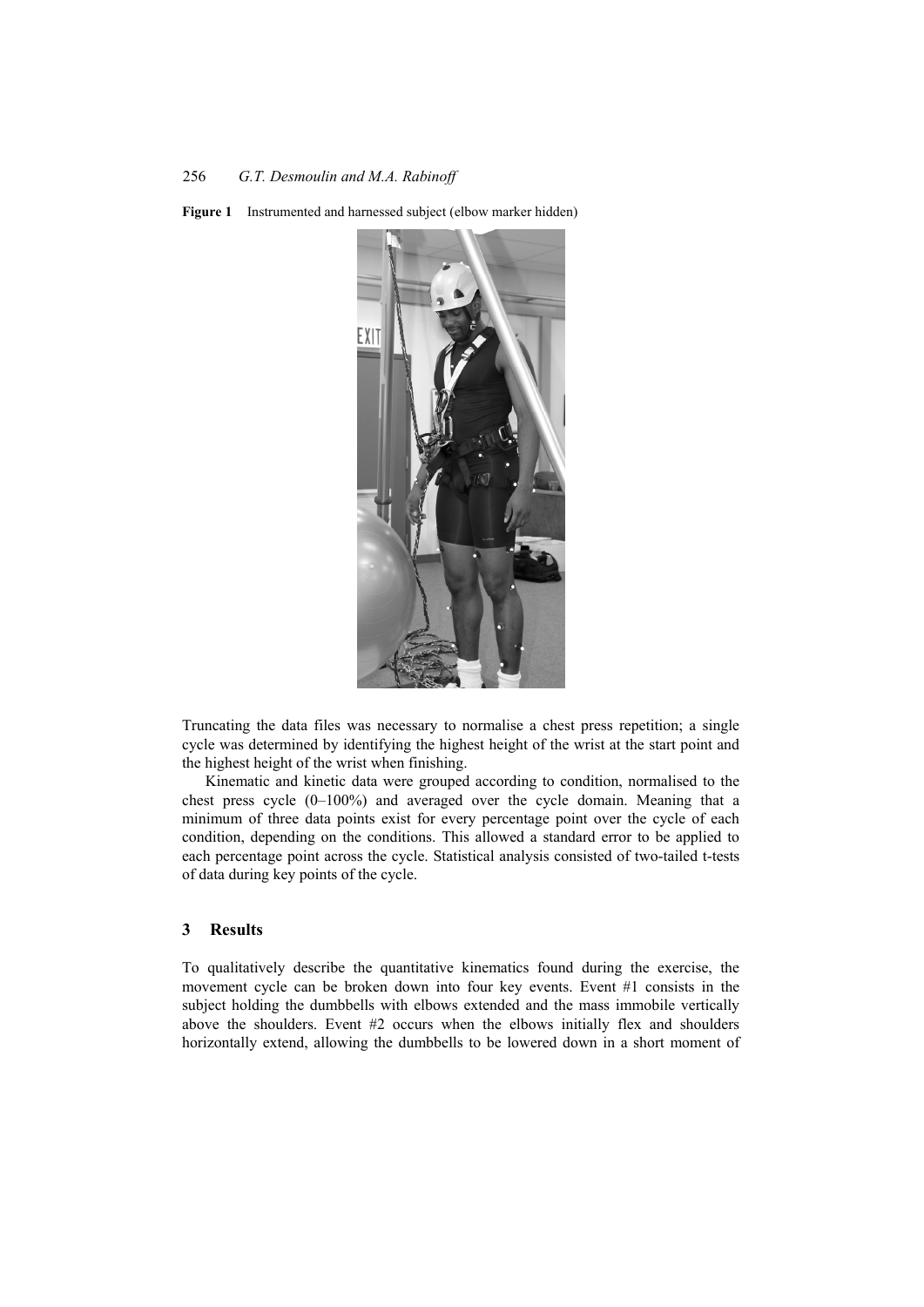reduced acceleration due to gravity. As the dumbbells are lowered, they are gradually stopped and pushed upward as soft-tissues are passively stretched and the appropriate muscle groups are activated. Through this change in direction of the mass, the acceleration vector changes direction and reaches a maximum magnitude labelled Event #3. To conclude the cycle, Event #4 occurs as the dumbbells are roughly half way up (elbows at 90 deg) moving towards the fully extended elbow position and the masses start to decelerate. This key moment is also called the sticking point.

**Figure 2** Idealised force cycling of a single dumbbell chest press repetition. Loading is expressed in terms of dumbbell mass inertial force, as their movement is the main cause of the force modulation experienced by the ball (see online version for colours)



Figure 2 idealises this cycle by showing the magnitude of the force applied on the ball with respect to time as recorded on force plates as well as the key events as previously described. As can be seen in the force traces, the largest force peaks occurred at event #3, and were higher in amplitude for fast-paced trials. In the case of self-paced trails, the maximum force reached a mean  $\pm$ standard deviation of 1816  $\pm$ 179 N during the dumbbell turnaround at event #3, with an absolute maximum of 2145 N in one trial. Fastpaced trials showed significantly higher  $(p<0.05)$  peak at a mean  $\pm$ standard deviation of  $2098 \pm 166$  N, while the absolute highest peak measured 2375 N. Meanwhile, the dip in force shown at event #2 showed lower values for fast-paced trials than self-paced trials ( $p$ >0.05). Self-paced trials had a mean  $\pm$ standard deviation of at 1410  $\pm$ 138 N while the fast-paced trials had a mean  $\pm$ standard deviation of 1219  $\pm$ 196 N. The mean percent difference between the larger dynamic peak forces of event #3 and the static forces of event #1 were over double the amount during fast-paced trials. Further, the mean percent difference between the larger dynamic peak forces of event #3 and the minimum forces of event #2 were similar across dumbbell masses in the self paced trials but were significantly negatively correlated with dumbbell mass in fast paced trials. Complete results can be consulted in Table 1.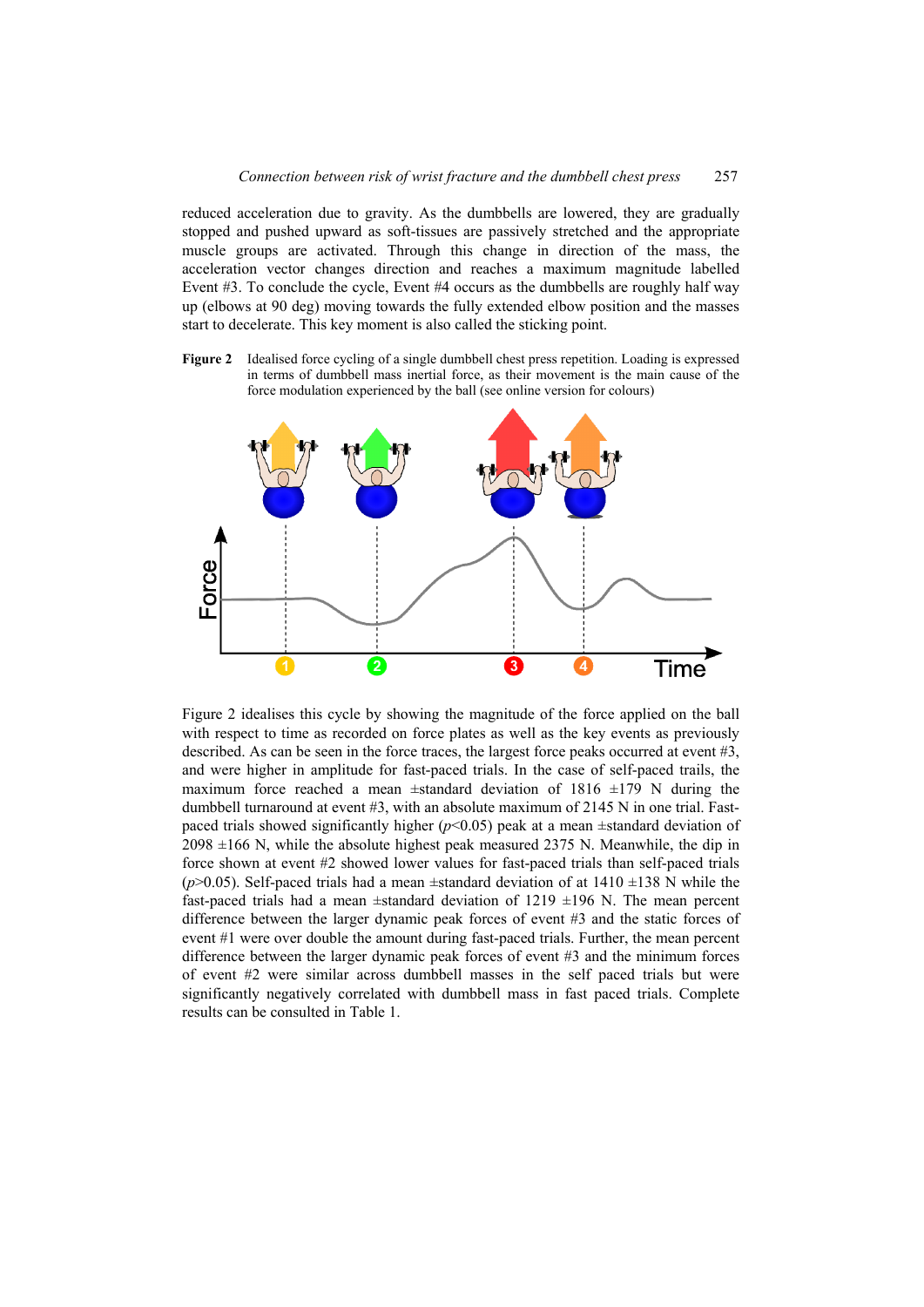|                | Dumbbell<br>Mass<br>(kg) | Event #1<br>Static<br>(N) | Event #2<br>Minimum<br>(N) | Event $#3$<br><i>Maximum</i><br>(N) | Event $#3$<br>as $%$ of<br>Event#1<br>(%) | Event $#3$<br>as $%$ of<br>Event $#2$<br>(%) |
|----------------|--------------------------|---------------------------|----------------------------|-------------------------------------|-------------------------------------------|----------------------------------------------|
|                | 27.2                     | $1512 \pm 155$            | $1277 \pm 87$              | $1644 \pm 126$                      | 109                                       | 129                                          |
| Self-          | 36.3                     | $1613 \pm 72$             | $1411 \pm 58$              | $1795 \pm 92$                       | 111                                       | 127                                          |
| Paced          | 40.8                     | $1728 \pm 150$            | $1505 \pm 80$              | $1954 \pm 145$                      | 113                                       | 130                                          |
|                | Mean                     | $1630 \pm 160$            | $1410 \pm 130$             | $1815 \pm 179$                      | 111                                       | 129                                          |
|                | 27.2                     | $1671 \pm 274$            | $1047 \pm 195$             | $2065 \pm 139$                      | 124                                       | 197                                          |
| Fast-<br>Paced | 36.3                     | $1620 \pm 84$             | $1179 \pm 103$             | $2035 \pm 122$                      | 126                                       | 173                                          |
|                | 40.8                     | $1780 \pm 109$            | $1359 \pm 109$             | $2129 \pm 224$                      | 120                                       | 157                                          |
|                | Mean                     | $1685 \pm 243$            | $1219 \pm 183$             | $2084 \pm 176$                      | 124                                       | 171                                          |

Table 1 Mean  $\pm$  standard deviation ground reaction force at key moments in the exercise cycle. Maximum dynamic load (Event #3) has also been expressed as a percentage of Static Load (Event #1) and Minimum Load (Event #2)

Notes: Event#1: weights held immobile.

Event#2: weights are lowered.

Event#3: weights are stopped and pushed upward.

**Figure 3** Mean elbow position/acceleration and mean ground reaction force calculated from each repetition of each participant for each mass condition compared between self-paced and fast-paced trials (Red: 40.8 kg; Purple: 36.3 kg; and Blue: 27.2 kg)

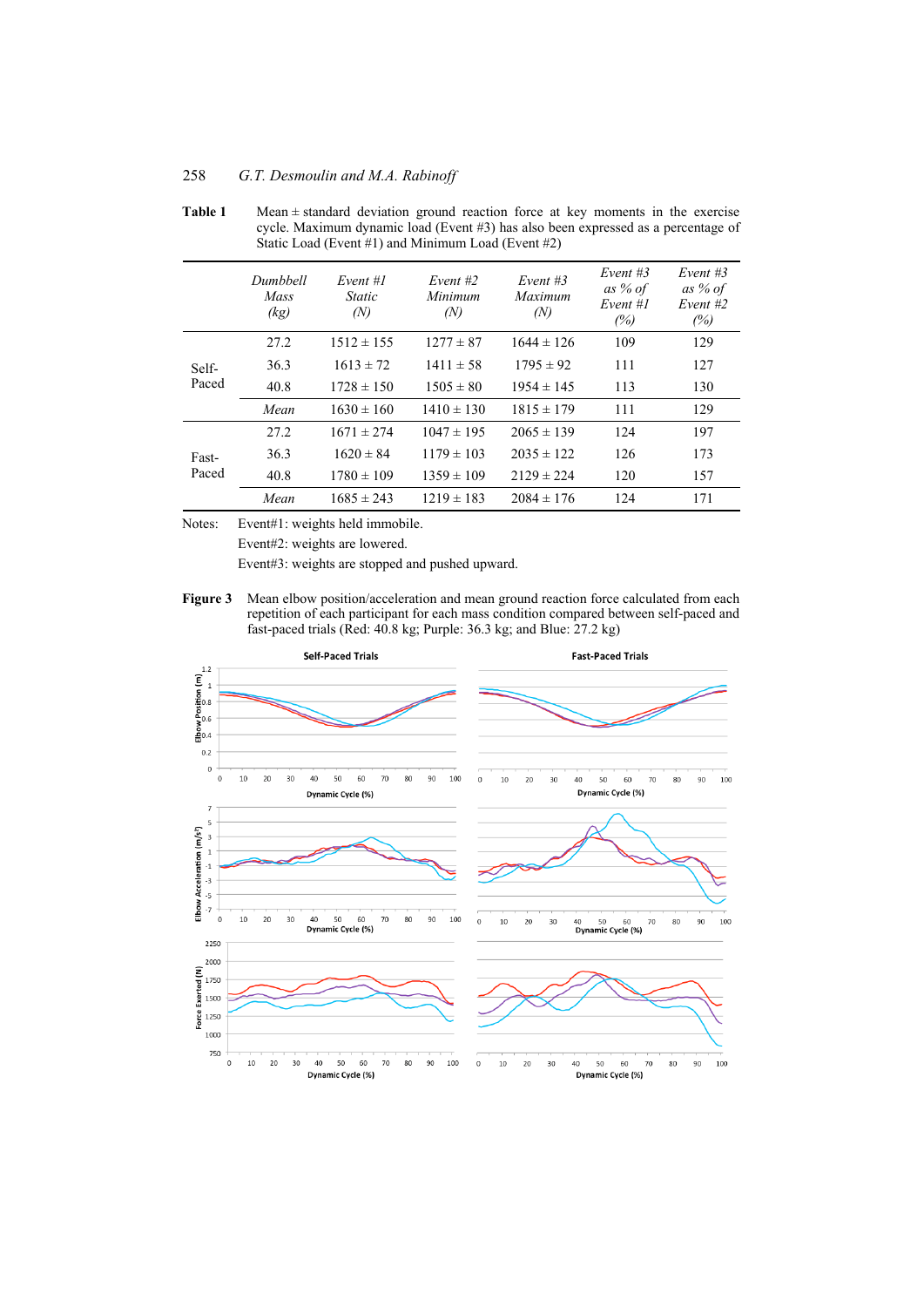It should also be observed in Figure 3 that in both self-paced and fast-paced trials, the force peak appeared later in the trial for the smallest masses, although this difference was not statistically significant. At that force peak, the ball was compressed maximally, which in turn brought the elbows to their lowest position. The mean  $\pm$ standard deviation for this position was  $47 \pm 10$  cm above the ground as reported in Table 2.

| <b>Table 2</b> | Elbow height at peak force (event $#3$ ) |  |
|----------------|------------------------------------------|--|
|----------------|------------------------------------------|--|

|                   |                        | Dumbbell Mass     |         |             |
|-------------------|------------------------|-------------------|---------|-------------|
|                   |                        | $27.2 \text{ kg}$ | 36.3 kg | $40.8$ $kg$ |
| Self-Paced        | Mean $(m)$             | 0.430             | 0.416   | 0.457       |
| Under Inflated    | Standard Deviation (m) | 0.059             | 0.036   | 0.043       |
| Self-Paced        | Mean $(m)$             | 0.418             | 0.396   | 0.462       |
| Properly Inflated | Standard Deviation (m) | 0.056             | 0.055   | 0.038       |
| <b>Fast-Paced</b> | Mean $(m)$             | 0.538             | 0.501   | 0.528       |
| Under Inflated    | Standard Deviation (m) | 0.038             | 0.043   | 0.055       |
| <b>Fast-Paced</b> | Mean $(m)$             | 0.513             | 0.488   | 0.503       |
| Properly Inflated | Standard Deviation (m) | 0.049             | 0.042   | 0.065       |

Table 3 displays the mean ±standard deviation for each of the key events as described previously. Results based on ball inflation showed no significant difference between the conditions tested ( $p$ > 0.05).

**Table 3** Impact of ball inflation on cycle loads (mean  $\pm$  standard deviation)

| Product          | <b>Ball Diameter</b><br>(cm) | Event #1<br><i>Static</i><br>(N) | Event #2<br>Minimum<br>(N) | Event $#3$<br>Maximum<br>(N) |
|------------------|------------------------------|----------------------------------|----------------------------|------------------------------|
| Under Inflated   | 70                           | $1580 \pm 142$                   | $1030 \pm 206$             | $2140 \pm 197$               |
| Proper Inflation | 75                           | $1575 \pm 126$                   | $1013 \pm 147$             | $2178 \pm 158$               |

Notes: Event#1: weights held immobile.

Event#2: weights are lowered.

Event#3: weights are stopped and pushed upward.

## **4 Discussion**

In order to link the biomechanical aspects of the chest press on an elastomer ball and the risk of rupture with eventual wrist fracture, it is logical to start investigating the dynamic nature of the exercise. With self-paced trials, force peak means are distinguishable between mass conditions but percent differences are not, whereas during fast-paced trials, peak force means are similar but percent differences are distinguishable (Figure 3 and Table 1). This is likely attributed to physical limitations of power exerted by subjects (equation 1). With power, *P*, being the amount of work, *W*, that one can accomplish per unit time,  $T$ , it is likely that the force modulation,  $F$ , at larger masses is limited by the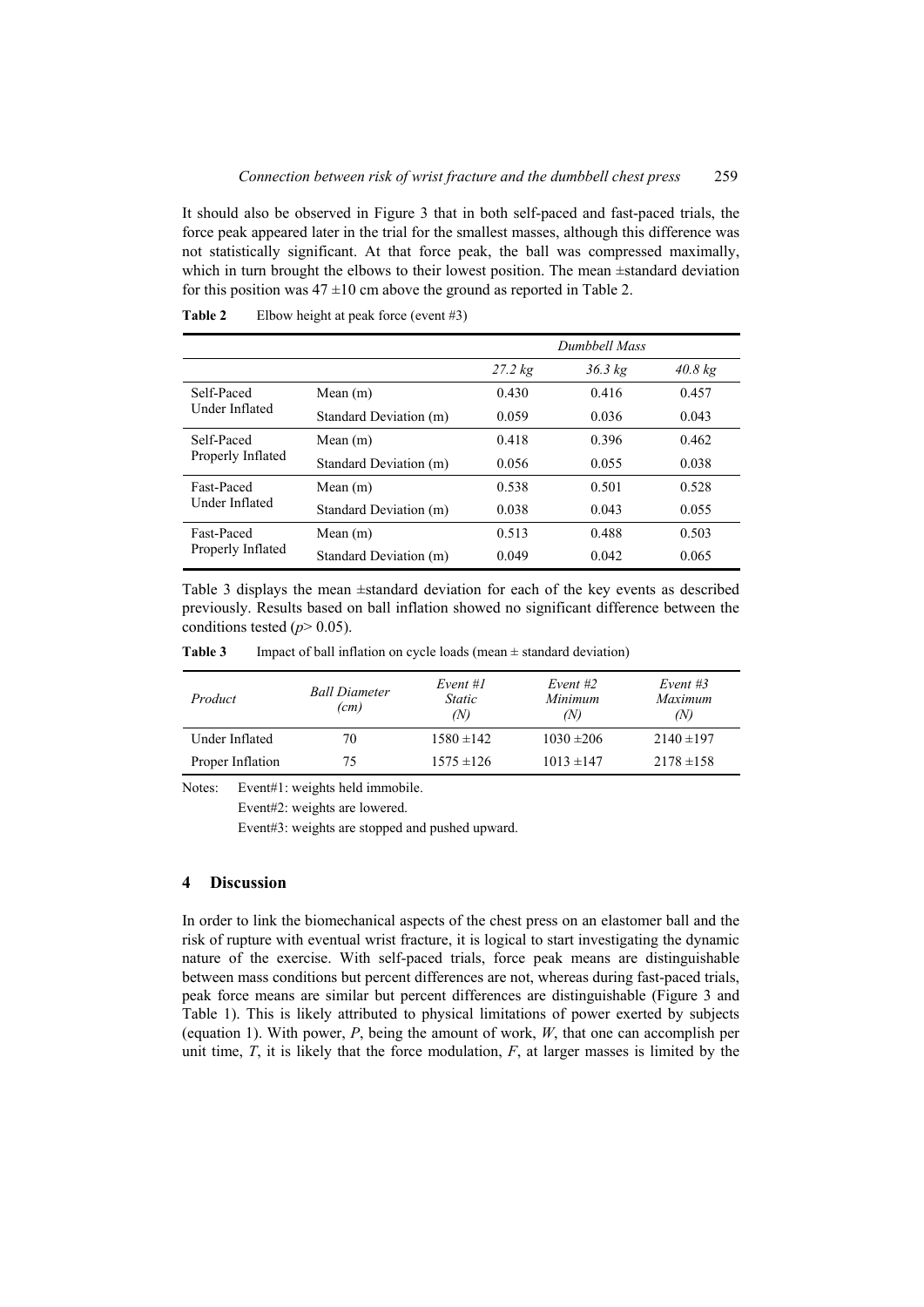inability to perform the increased work under the same time frame as with smaller masses moved over the same distance, *D* (equation 2).

$$
Power(P) = \frac{Work(W)}{Time(T)}
$$
\n(1)

$$
Work(W) = Force(F)*Distance(D)
$$
\n(2)

This limitation of athlete's performance would therefore act as a limitation to the force modulations applied to the ball.

As the data suggests, larger masses wouldn't necessarily be more likely to cause higher loads. By examining the elbow acceleration trace for fast-paced trials, it is possible to justify the higher power output in the case of the smaller mass, which in turn increases the force transmitted to the ball and the overall force modulation magnitude. This suggests that the risk of ball failures caused by high loads does not lie solely in the use of heavy dumbbells, but in the speed of repetition execution as well. In other words, lighter dumbbells moved fast, and heavier dumbbells moved more slowly cause similar peak loads but different force modulation magnitudes throughout the exercise cycle.

However, during testing, no ball rupture was observed despite loads as high as 2407 N. At the time of Mr. Garcia's incident, the exercise ball used displayed a safe-use limit of 272 kg (2668 N). During testing, the load applied to the balls never exceeded more than 90% of this stated safe-use limit (in one trial) and averaged 68% and 78% of the stated safe-use limit in the case of self-paced and fast-paced trials respectively. These forces measured during the exercise would therefore qualify as safe according to manufacturer specifications, albeit minimally. Despite this data, the manufacturer has recently revised the product's safe-use limits to 120 kg (1,177 N) with an overall tested load capacity of 300 kg (2943 N) (Gymnic Plus Product Page, 2014).

Therefore, the cause of this incident cannot be solely attributed to the dynamic nature of the exercise since none of the tested balls failed nor did the load exceed original safeuse limits provided by the manufacturer. However, eyewitness accounts (Garcia v. M-F Athletic Company, Inc., 2012) state that the ball "burst" during or around what is defined herein as Event #3. This key moment is also where elbows are at an angle of less than 90 degrees, putting the forearms in a perpendicular position with the ground. A sudden catastrophic failure of the ball at this position would put the athlete at risk of wrist fracture. At this moment in the exercise cycle, however, ball compression is such that the athlete's elbow is approximately 42-52 cm above the ground (see Table 2).

It is also notable that the conditions necessary for Galeazzi fractures to occur include having an axial load placed on an extended and internally rotated wrist. Those two conditions are met in the case of a dumbbell chest press exercise.

Using Galeazzi fracture tolerances published by Lubahn et al. (2005) and Messerer (1880), it is possible to use this study's results to estimate if falls during the exercise would cause a wrist fracture.

By conservation of energy (neglecting air friction),

$$
mgh = \frac{1}{2}mv^2\tag{3}
$$

$$
\Rightarrow v = \sqrt{2gh} \tag{4}
$$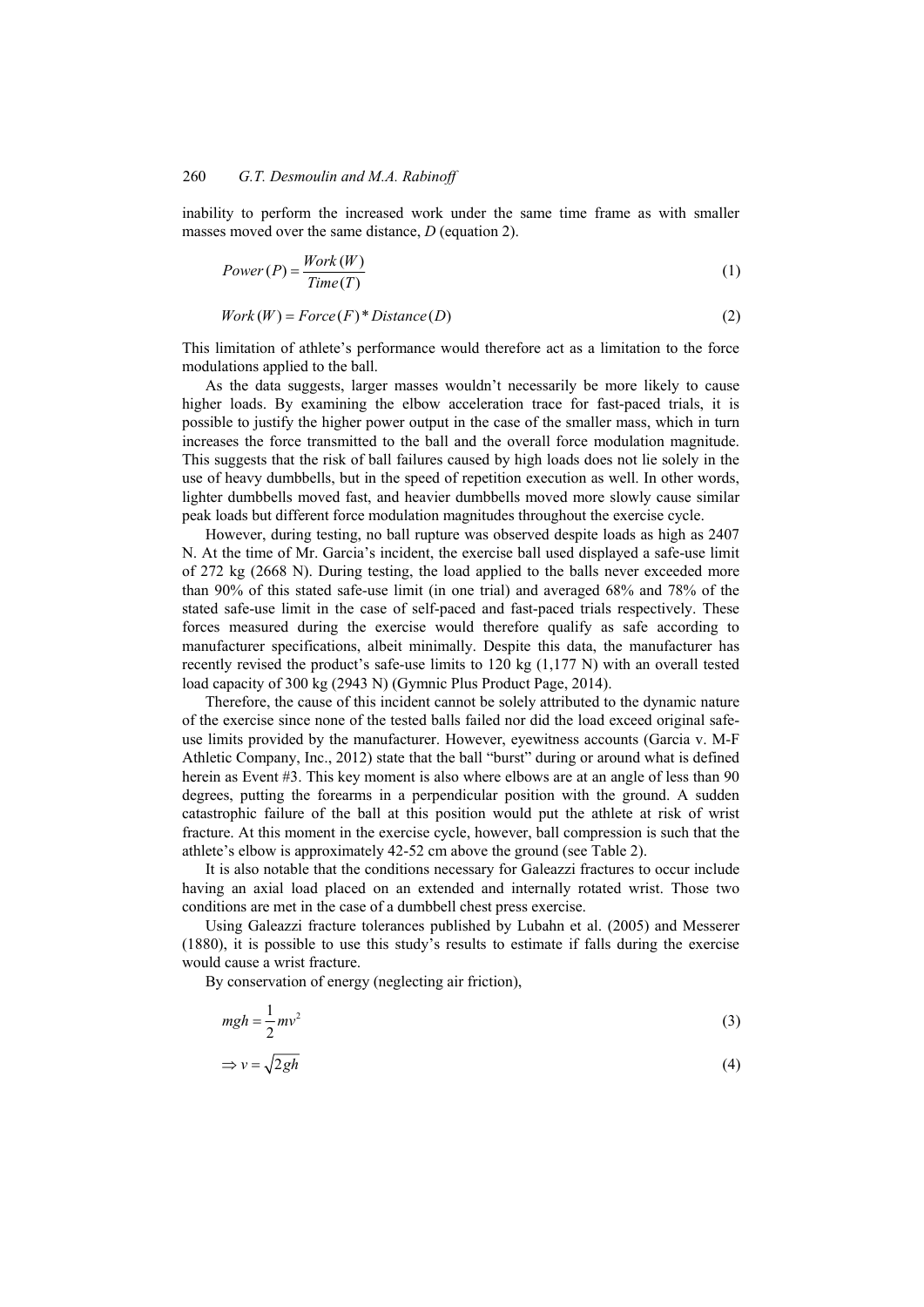The impulse of the mass's impact through the arm with the ground is given by

$$
F\Delta t = m\Delta v = m(0 - v) = -mv = -m\sqrt{2gh} \tag{5}
$$

where *F* is the average impact force,  $\Delta t$  is the impulse duration (time for the momentum of the mass to change from *mv* to 0), and ∆*v* is the change in the dumbbells velocity on impact. Rearranging this equation leads to the formula for the drop height:

$$
h = \frac{1}{2g} \left( \frac{-F \Delta t}{m} \right)^2 = \frac{g}{2} \left( \frac{-F \Delta t}{mg} \right)^2 \tag{6}
$$

By substituting the values obtained from previous research (Lubahn et al., 2005; Messerer, 1880) radial bone fracture tolerances more specific to these cases (athletic males) range from 3896 N in the case of a 42 cm fall and 4448 N for a 55 cm fall. This calculation therefore suggests that this injury can likely occur from a height as low as 42 to 55 cm and that the ball rupture was nearly instantaneous. In other words, this means the ball would not have slowed the fall of the athlete after rupture thus reducing the possibility of a gradual "leak" type failure.

Free-fall calculations from this height also show the athlete would have approximately 300 ms from the moment the ball ruptured to contact with the ground. Considering average human reaction time to an auditory stimulus is about 150 ms (Kosinski, 2013), the athlete would have had approximately 150 ms to move to a safer position to absorb the impact. Considering the complexity of the decision making involved in order to fall safely in such a situation, coupled with the lack of psychological preparedness of the athlete, it is likely that the athlete's arm orientation at the time of the burst be similar to its orientation at impact with the ground.

According to this analysis, the injury incurred by Mr. Garcia and others, appears to only be possible under a catastrophic ball failure. Therefore, it is necessary to explore the factors that make the failure possible under the loads generated by the exercise. For example, prolonged use can lead to multiple types of material fatigue, which can cause stress concentrations that lead to failure (Kies et al., 2004). There is also evidence that trace elements such as copper used to colour balls may affect its ability to resist a flaw such as an abrasion or puncture (Girois, 1999). A study performed by Exova (Warren, MI) showed certain coloured balls (blue and green) ruptured catastrophically when a flaw was introduced to a statically loaded ball, while other coloured balls slowly deflated under the same conditions (unpublished data). Additionally, long-term ultraviolet radiation exposure has a history of negatively affecting mechanical properties of plastics; combined with abrasions, scratches, and acute localised pressure differentials may also be potential causes of ruptures. Micro fractures may develop over time and weaken the integrity of the product and under the right circumstances cause a catastrophic failure. Loading rate has specific effects on fracture behaviour and the fatigue processes depending on the type of material (Kabir et al., 2006; Saha et al., 2005; Hertzberg et al., 1975). While loading rate was recorded here, it was not a condition tested, therefore the issue warrants more focused discussion than can be provided here. Considering the reported cases of "sudden deflations", manufacturers would benefit from identifying and quantifying the situations where these failures are possible and either share this information with end users or prevent them at the manufacturing phase.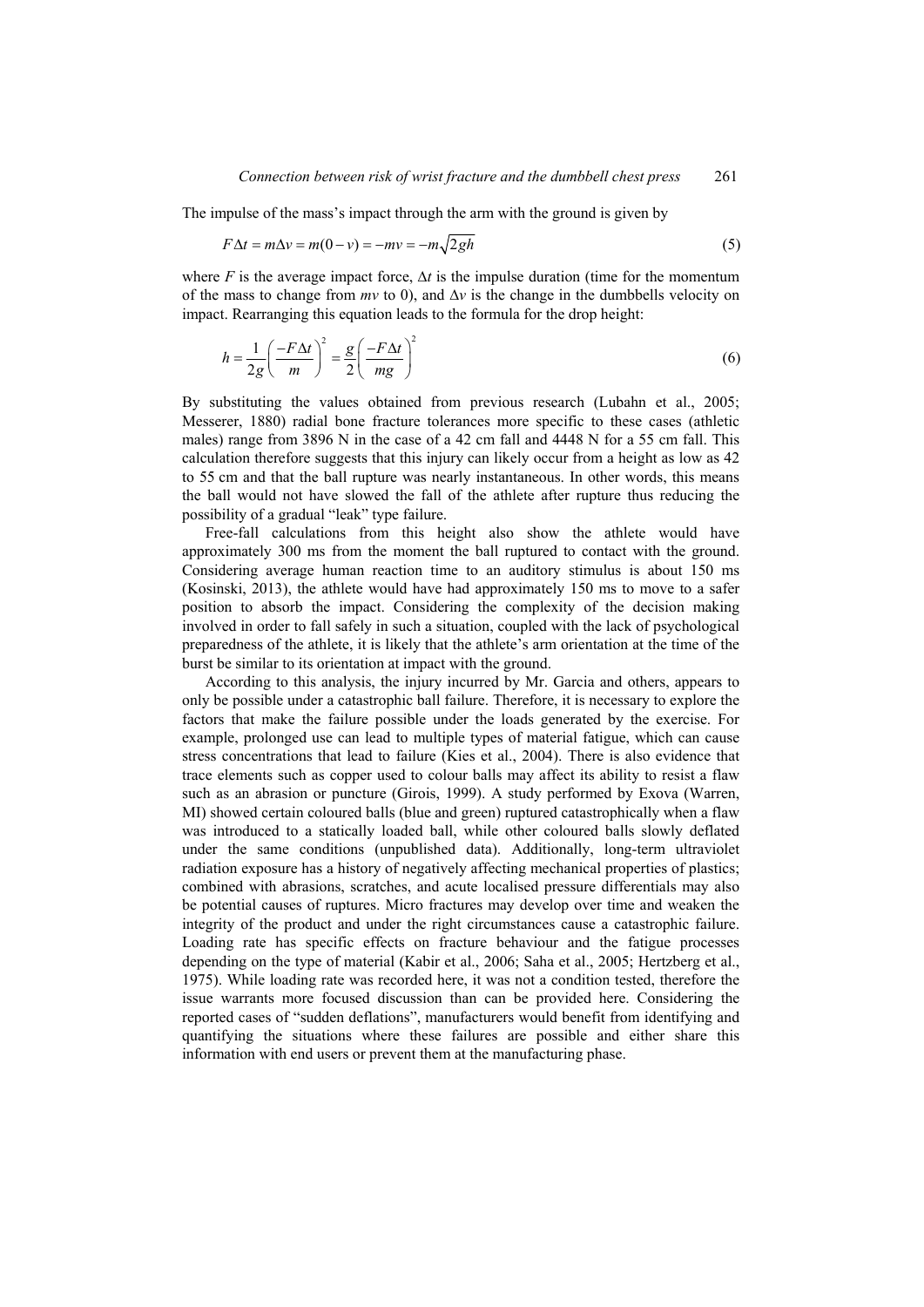In the context of the reported incidents, the exercise balls were used under professional supervision. These professionals along with the end user should be aware of both the proper use and care instructions and injury trends of products used to condition clients. Manufacturers would protect end users more effectively by following "design hierarchy of controls" and "user centred design" approaches for a more safe and enjoyable product experience. Only after design considerations should manufacturers follow the ANSI Z535.4 standard for product safety signs and labels.

Finally, as the data shows, end users (athletes), conditioning professionals, and manufacturers must be aware that weighted exercises can generate much higher loads than the total static mass on the ball may suggest. Weighted exercises on inflated balls should therefore be managed carefully or reserve these exercises for a stable bench or an alternate exercise altogether. This assessment may also hold true for other un-weighted exercises with highly dynamic movements especially if performed by a heavier individual.

#### **Acknowledgements**

The authors would like to thank the attorneys at Locke Lord LLP, Los Angeles Office for funding this important research in connection with the litigation captioned Garcia v. M-F Athletic Company, Inc. et al and Sacramento Kings Limited Partnership LLC v M-F Athletic Company, Inc. et al., and for providing the authors with unfettered discretion in designing their methodology, conducting their investigation, and reaching their conclusions. Furthermore, the authors extend their gratitude to the Shriners Gait Laboratory at the British Columbia Children's Hospital Sunny Hill Health Centre and GTD Engineering Associates: Ms. Christina Stevens (Operations Lead), Mr. Taylor A. Johnson (Internship), and Mr. Mark Nolette (Research and Development Engineer - Biomedical).

## **References**

- Arritola v. Ledraplastic SpA et al. (2009) in Garcia v. M-F Athletic Company, Inc., No. 11-2430 (Eastern District of California Court) 2012).
- Brockway, K. (2008) *Fricke's injury*. Available online at: http://brockway.blogs.gatorsports.com/ 10090/frickes-injury/ (accessed on 30 March 2014).
- Carino v. Ledraplastic SpA et al. (2006) in Garcia v. M-F Athletic Company, Inc., No. 11-2430 (Eastern District of California Court) 2012).
- Carter v. Ledraplastic SpA, et al. (2002) No. # 3:2004cv00158 (Tennessee Middle District Court 2002).
- College Basketball Injury Report (2008) Available online at: http://www.collegeinjuryreport.com/ cbb/2008-week18-injury-report.php (accessed on 14 April 2014).
- Collins, T.D., Ghoussayni, S.N., Ewins, D.J. and Kent, J.A. (2009) 'A six degrees-of-freedom marker set for gait analysis: repeatability and comparison with a modified Helen Hayes set', *Gait & Posture*, Vol. 30, No. 2, pp.173–180.
- Consumer Product Safety Commission (2009) *Fitness Balls Recalled by EB Brands Due to Fall Hazard; New Assembly Instructions Provided*. Available online at: http://www.cpsc.gov/en/ Recalls/2009/Fitness-Balls-Recalled-by-EB-Brands-Due-to-Fall-Hazard-New-Assembly-Instructions-Provided/ (accessed on 6 January 2015).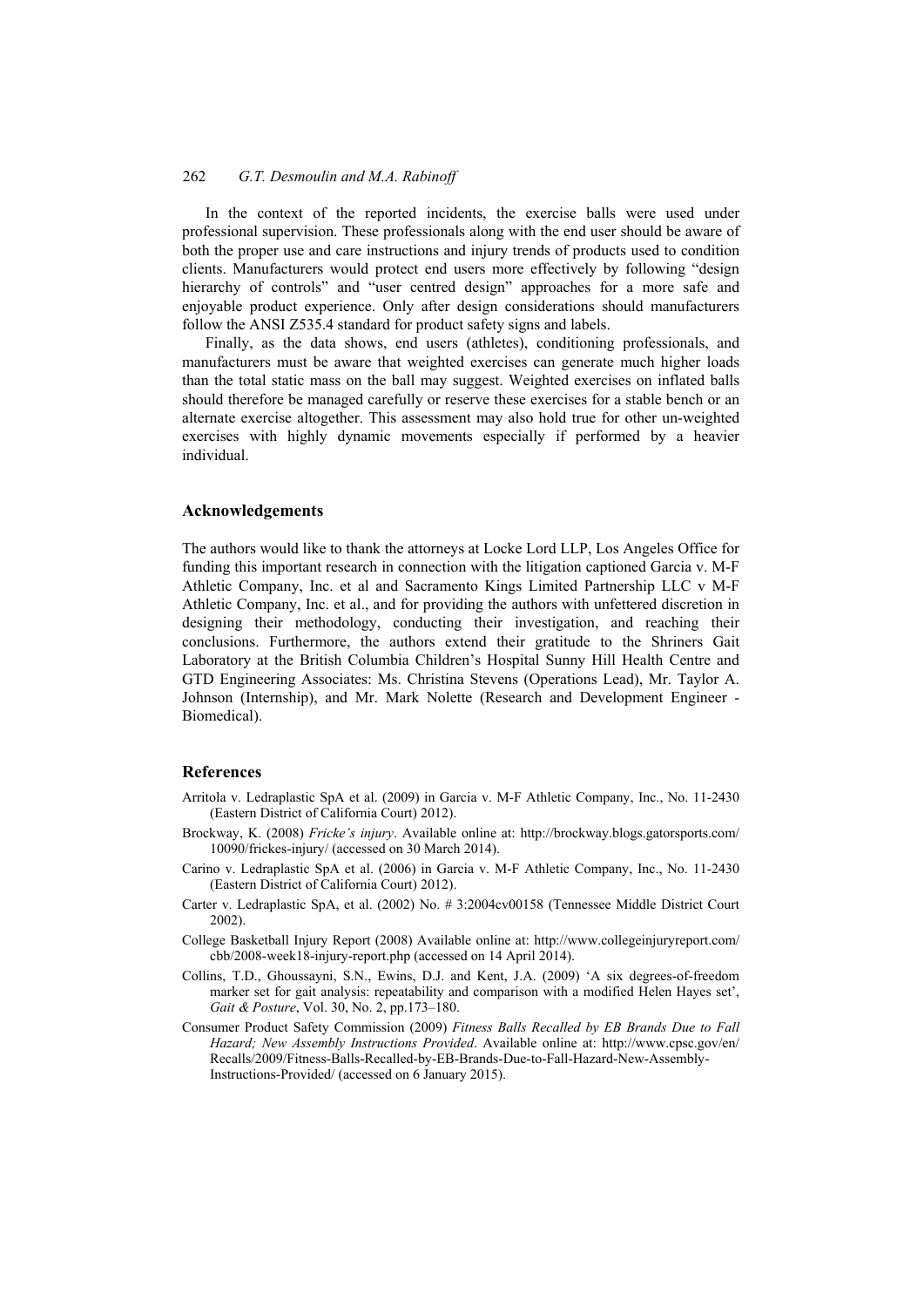- Ernst v. Ledraplastic SpA et al. (2012) (South Carolina District Court) in Garcia v. M-F Athletic Company, Inc., No. 11-2430 (Eastern District of California Court) 2012).
- Fricke v. Ledraplastic SpA et al. (2010) No. # 6:2010cv00393 (South Carolina District Court 2010).
- Garcia v. M-F Athletic Company, Inc. (2012) No. 11-2430 (Eastern District of California Court) 2012).
- Girois, S. (1999) 'Effect of iron compounds (oxide, salt, or complexes) on poly (vinyl chloride) thermal and photochemical stability', *Journal of Vinyl and Additive Technology*, Vol. 5, No. 4, pp.218–230.
- *Gymnic Plus Product Page* (2014) Available online at: http://www.gymnic.com/en/fitness/gymnicplus/ (accessed on 12 June 2014).
- Handy v. XCEL SPA & FITNESS, Inc. et al. (2013) Civil No. 100909213 (Third Judicial District Court for Salt Lake County Utah 2013).
- Hertzberg, R.W., Manson, J.A. and Skibo, M. (1975) 'Frequency sensitivity of fatigue processes in polymeric solids', *Polymer Engineering & Science*, Vol. 15, No. 4, pp.252–260.
- Hinshelwood, H.L. and Caro, D. (2009) 'Galeazzi Fracture–Dislocation of the Wrist or Isolated Distal Radius Fracture?' *Journal of Urgent Care Medicine*, Case Report. Available online at: http://www.jucm.com/galeazzi-fracture-dislocation-of-the-wrist-or-isolated-distal-radiusfracture/ (accessed on 8 January 2015).
- James, N. (2010) *Sacramento Kings File Lawsuit Over Francisco Garcia's Injury On Exercise Ball*. Available online at: http://sacramento.cbslocal.com/2010/12/01/sacramento-kings-filelawsuit-over-francisco-garcias-injury-on-exercise-ball/ (accessed on 6 January 2015).
- Kabir, M.E., Saha, M.C. and Jeelani, S. (2006) 'Tensile and fracture behavior of polymer foams', *Materials Science and Engineering A*, Vol. 429, Nos. 1/2, pp.225–235.
- Kies, J., Sullivan, A. and Irwin, G. (2004) 'Interpretation of fracture markings', *Journal of Applied Physics*, Vol. 21, No. 7, pp.716–720.
- Kosinski, R.J. (2013) *A literature review on reaction time.* Available online at: http://biae.clemson.edu/bpc/bp/lab/110/reaction.htm (accessed on January 2015).
- Lander, J.E., Bates, B.T., Sawhill, J.A. and Hamill, J. (1985) 'A comparison between free-weight and isokinetic bench pressing', *Medicine and Science in Sports and Exercise*, Vol. 17, No. 3, pp.344–353.
- Lehman, G.J., Gordon, T., Langley, J., Pemrose, P. and Tregaskis, S. (2005a) 'Replacing a Swiss ball for an exercise bench causes variable changes in trunk muscle activity during upper limb strength exercises', *Dynamic Medicine*, Vol. 4, No. 1, p.6.
- Lehman, G.J., Hoda, W. and Oliver, S. (2005b) 'Trunk muscle activity during bridging exercises on and off a Swissball', *Chiropractic & Manual Therapies*, Vol. 13, No. 1, p.14.
- Lehman, G.J., MacMillan, B., MacIntyre, I., Chivers, M. and Fluter, M. (2006) 'Shoulder muscle EMG activity during push up variations on and off a Swiss ball', *Dynamic Medicine*, Vol. 5, No. 1, p.7.
- Lubahn, J., Englund, R., Trinidad, G., Lyons, J., Ivance, D. and Buczek, F.L. (2005) 'Adequacy of laboratory simulation of in-line skater falls', *The Journal of Hand Surgery*, Vol. 30, No. 2, pp.283–288.
- Marshall, P.W. and Murphy, B.A. (2005) 'Core stability exercises on and off a Swiss ball', *Archives of Physical Medicine and Rehabilitation*, Vol. 86, No. 2, pp.242–249.
- Marshall, P.W. and Murphy, B.A. (2006) 'Increased deltoid and abdominal muscle activity during Swiss ball bench press', *The Journal of Strength & Conditioning Research*, Vol. 20, No. 4, pp.745–750.
- Messerer, O. (1880) *Über Elastizität und Festigkeit der menschlichen Knochen*, J.G. Cotta'schen Buchhandlung, Stüttgart, p. 123.